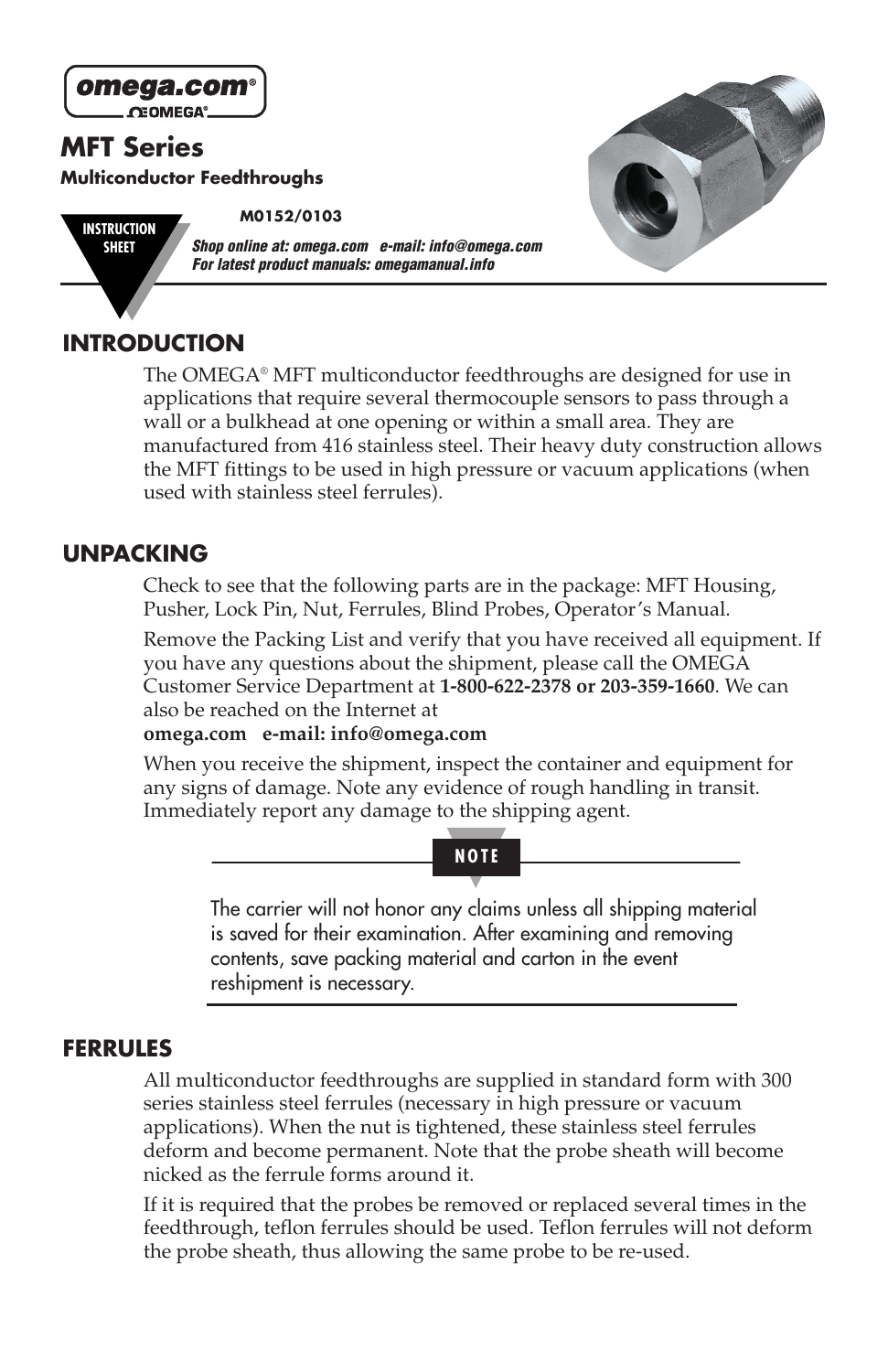### **IMPORTANT NOTE**

**NEVER** re-use ferrules! Once the pusher part of the MFT assembly has pressed against them, ferrules are deformed in some way (both steel and teflon ferrules). **ALWAYS** replace the ferrules when re-using the multiconductor feedthrough. Replacement part numbers are listed at the end of this manual.

### **MALE THREADED CAPS**

An optional male threaded cap is also available for use when assembling the MFT for certain applications (Figure 2b). They are used INSTEAD of the nut (that is provided) when an external male NPT thread is needed. Using the threaded cap will allow for a conduit pipe to be threaded directly onto the MFT housing.

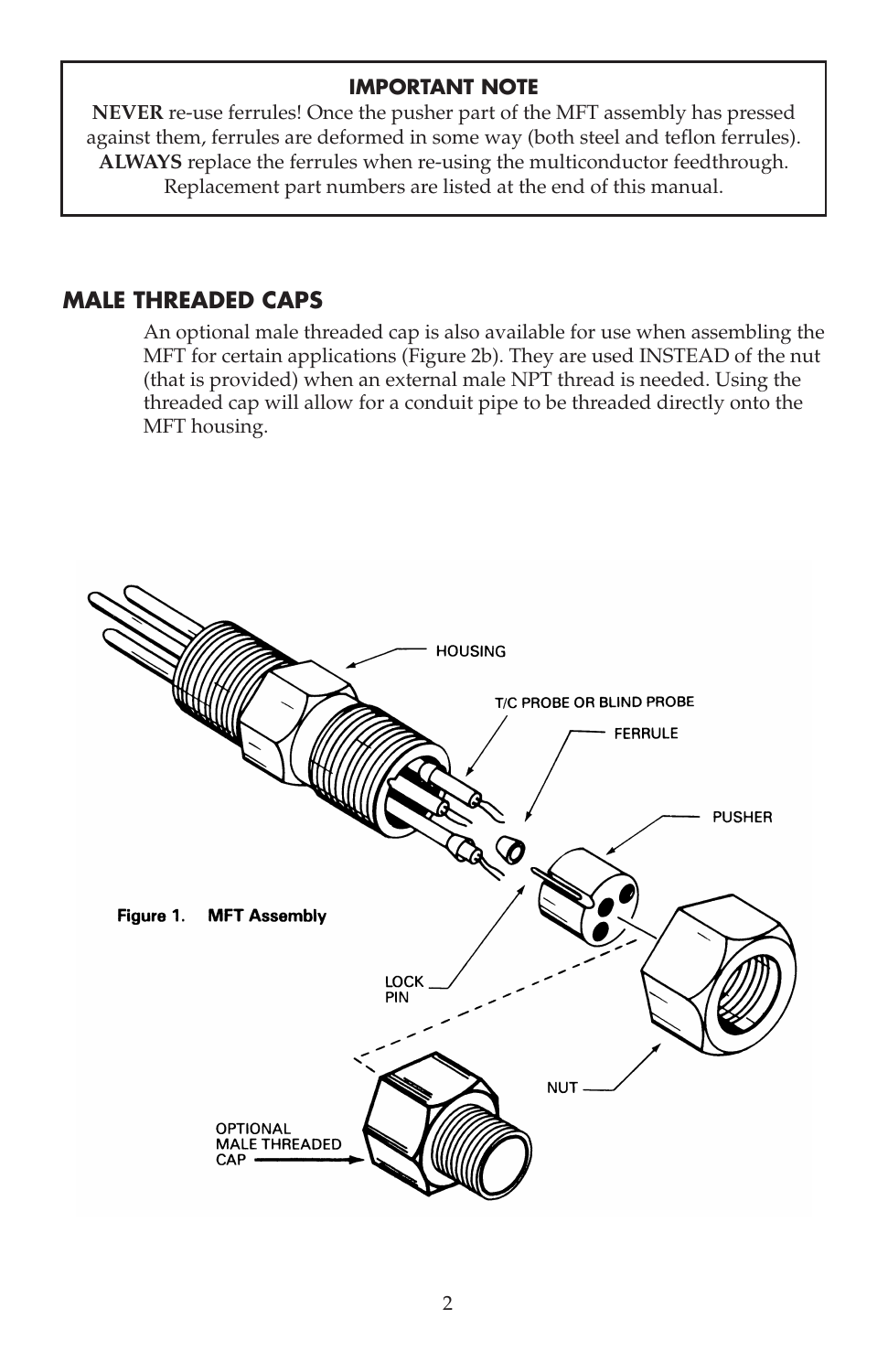

a. MFT WITH STANDARD NUT b. MFT WITH OPTIONAL FTN CAP



### **MFT ASSEMBLY**

#### **Step 1.**

Assemble the OMEGA Multiconductor Feedthrough and Probes as shown in Figure 1. Ensure that, all parts are clean. Dirt or foreign material in the fitting can cause leaks or failure. Make sure all unused holes are plugged. (Blind probes are provided). Teflon tape should be used on all pipe joints to provide a good seal and to prevent the thread parts from seizing each other on disassembly.

#### **Step 2.**

Tighten the nut or male threaded cap finger-tight. Scribe a reference mark on it along the top of the housing and the nut to mark the "zero" position.

From that point, tighten the nut approximately ½-turn for all sizes but the ¼" probes. (See Figure 3).

For the 1 ⁄4" probes, tighten the nut approximately 1 ⁄2 -turn minimum. (See Figure 3).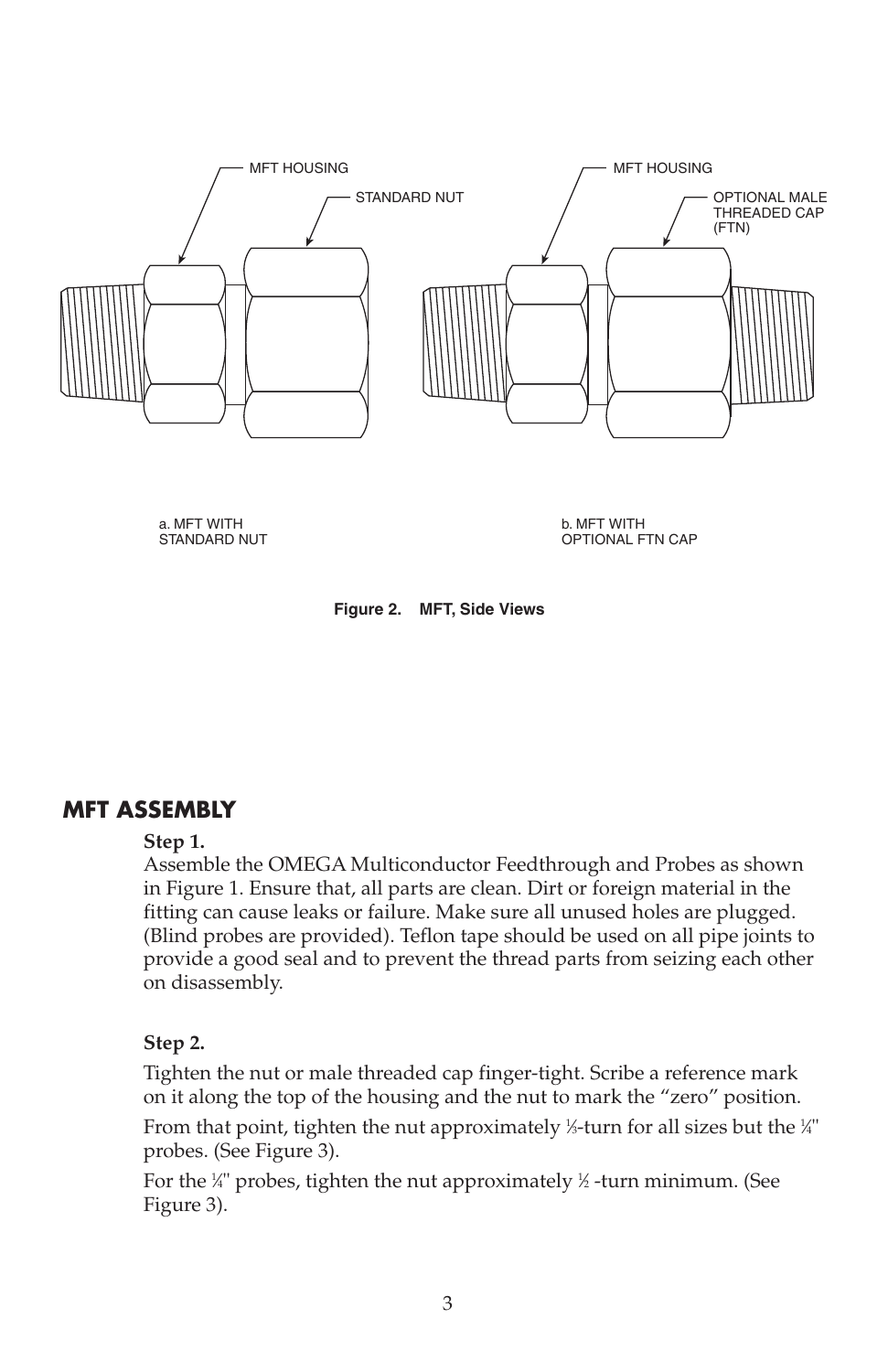

Figure 3. Tightening The Nut

### **PRESSURE OR VACUUM APPLICATIONS**

If OMEGA feedthroughs are used in pressure or vacuum applications, read and follow the instructions carefully. After proper installation and tightening, bring the system pressure up (or down) slowly while testing for pressure. IF ANY LEAKAGE is detected, return pressure to atmosphere at once and repair or replace fittings. Do not mix or interchange parts of tube fittings made by other manufacturers. Use only OMEGA parts to prevent product failure. Do not attempt to re-use "used" ferrules.

### **REPLACEMENT PARTS AND OPTIONS**

- 300 Series Stainless Steel Ferrules (pkg of 10): OMEGA Part Number: SS-FER-\*
- Telfon Ferrules (pkg of 10): OMEGA Part Number: T-FER-\* (\* Where the star is replaced by the sheath diameter in inches)
- Optional Male Threaded Cap (3 Sizes): OMEGA Part Number: (for 1 ⁄4" NPT) FTN-1-14 (for 1 ⁄2" NPT) FTN-1-12 (for 3 ⁄4" NPT) FTN-1
- Teflon Tape, ½" by 260": OMEGA Part Number: Teflon Tape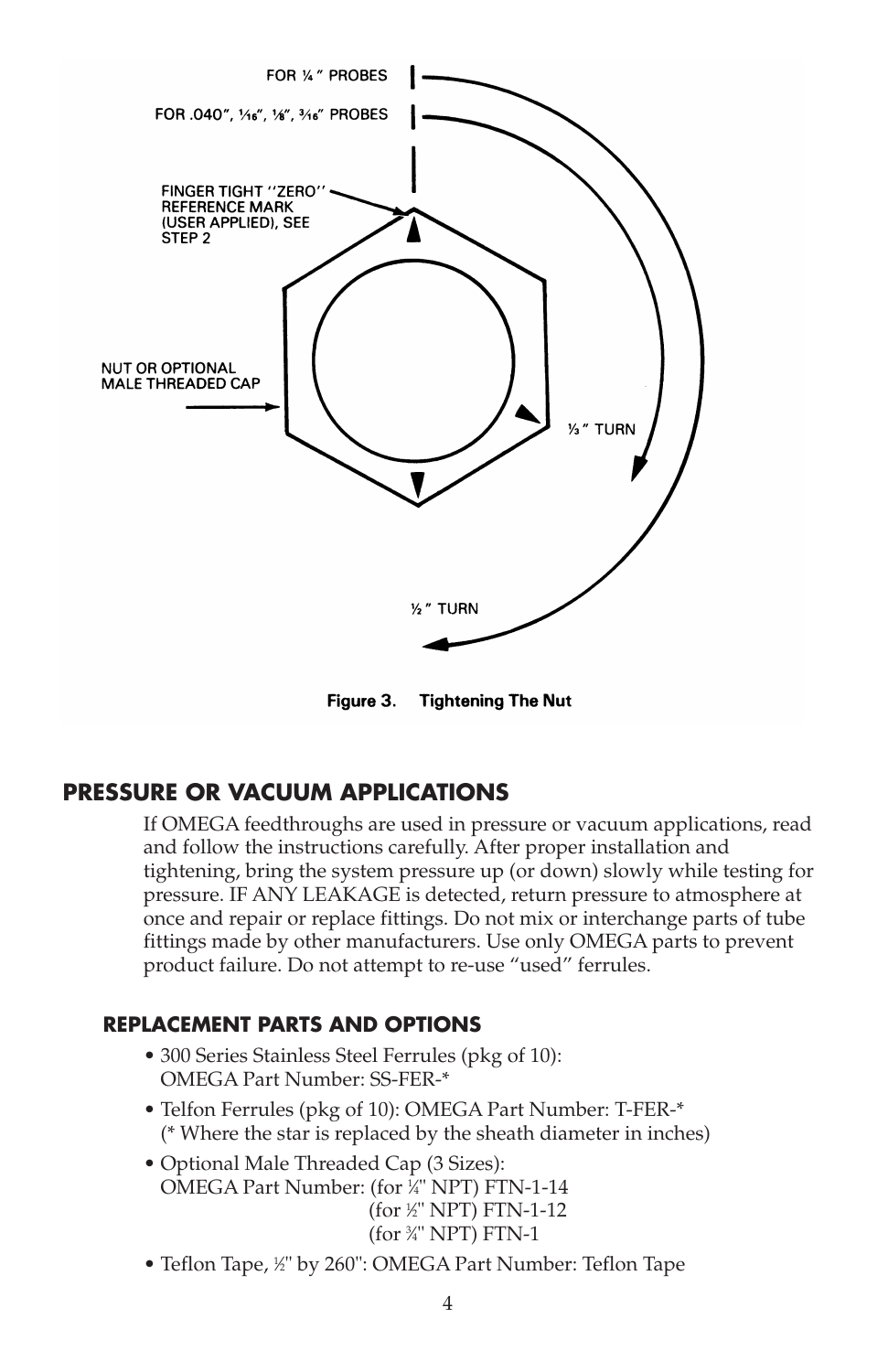

|                               |                                                                                                                                                          | <b>OMEGAnet<sup>®</sup> Online Service</b><br>omega.com |                                                                                                    |                                             |                     | Internet e-mail<br>info@omega.com                                                                                                                   |                                                                                                       |                                                                                                                   |  |
|-------------------------------|----------------------------------------------------------------------------------------------------------------------------------------------------------|---------------------------------------------------------|----------------------------------------------------------------------------------------------------|---------------------------------------------|---------------------|-----------------------------------------------------------------------------------------------------------------------------------------------------|-------------------------------------------------------------------------------------------------------|-------------------------------------------------------------------------------------------------------------------|--|
|                               | <b>Servicing North America:</b>                                                                                                                          |                                                         |                                                                                                    |                                             |                     | <b>Servicing Europe:</b>                                                                                                                            |                                                                                                       |                                                                                                                   |  |
| U.S.A.:<br>ISO 9001 Certified | Stamford, CT 06907-0047<br>Toll-Free: 1-800-826-6342                                                                                                     |                                                         | Omega Engineering, Inc., One Omega Drive, P.O. Box 4047<br>Tel: (203) 359-1660                     | Benelux:                                    |                     | Managed by the United Kingdom Office<br>Toll-Free: 0800 099 3344<br>FAX: +31 20 643 46 43                                                           |                                                                                                       | TEL: +31 20 347 21 21<br>e-mail: sales@omega.nl                                                                   |  |
| Canada:                       | FAX: (203) 359-7700<br>976 Bergar<br>Laval (Quebec), Canada H7L 5A1                                                                                      |                                                         | e-mail: info@omega.com                                                                             | Czech<br>Republic:                          |                     | Frystatska 184<br>733 01 Karviná, Czech Republic<br>Toll-Free: 0800-1-66342<br>TEL: +420-59-6311899<br>FAX: +420-59-6311114                         |                                                                                                       | e-mail: info@omegashop.cz                                                                                         |  |
|                               | Toll-Free: 1-800-826-6342<br>FAX: (514) 856-6886                                                                                                         |                                                         | TEL: (514) 856-6928<br>e-mail: info@omega.ca<br>For immediate technical or application assistance: | France:                                     |                     | Managed by the United Kingdom Office<br>Toll-Free: 0800 466 342<br>TEL: +33 (0) 161 37 29 00<br>FAX: +33 (0) 130 57 54 27<br>e-mail: sales@omega.fr |                                                                                                       |                                                                                                                   |  |
| $U.S.A.$ and<br>Canada:       | Sales Service: 1-800-826-6342/1-800-TC-OMEGA®<br>Customer Service: 1-800-622-2378/1-800-622-BEST®<br>Engineering Service: 1-800-872-9436/1-800-USA-WHEN® |                                                         |                                                                                                    |                                             | Germany/<br>Austria | Toll-Free: 0 800 6397678<br>FAX: +49 (0) 7056 9398-29                                                                                               | Daimlerstrasse 26, D-75392 Deckenpfronn, Germany<br>TEL: +49 (0) 7059 9398-0<br>e-mail: info@omega.de |                                                                                                                   |  |
| Mexico:                       | info@omega.com.mx                                                                                                                                        |                                                         | En Español: 001 (203) 359-7803 FAX: (001) 203-359-7807<br>e-mail:espanol@omega.com                 | United<br>Kingdom:<br>ISO 9001<br>Certified |                     | OMEGA Engineering Ltd.<br>Irlam, Manchester M44 5BD England<br>Toll-Free: 0800-488-488<br>FAX: +44 (0)161 777-6622                                  |                                                                                                       | One Omega Drive, River Bend Technology Centre, Northbank<br>TEL: +44 (0)161 777-6611<br>e-mail: sales@omega.co.uk |  |

It is the policy of OMEGA Engineering, Inc. to comply with all worldwide safety and EMC/EMI regulations that apply. OMEGA is constantly pursuing certification of its products to the European New Approach Directives. OMEGA will add the CE mark to every appropriate device upon certification. The information contained in this document is believed to be correct, but OMEGA accepts no liability for any errors it contains, and reserves the right to alter specifications without notice.

**WARNING:** These products are not designed for use in, and should not be used for, human applications.

iten

#### **WARRANTY/DISCLAIMER**

OMEGA ENGINEERING, INC. warrants this unit to be free of defects in materials and workmanship for a period of **13 months** from date of purchase. OMEGA's WARRANTY adds an additional one (1) month grace period to the normal **one (1) year product warranty** to cover handling and shipping time. This ensures that OMEGA's customers receive maximum coverage on each product.

If the unit malfunctions, it must be returned to the factory for evaluation. OMEGA's Customer Service Department will issue an Authorized Return (AR) number immediately upon phone or written request. Upon examination by OMEGA, if the unit is found to be defective, it will be repaired or replaced at no charge. OMEGA's WARRANTY does not apply to defects resulting from any action of the purchaser, including but not limited to mishandling, improper interfacing, operation outside of design limits, improper repair, or unauthorized modification. This WARRANTY is VOID if the unit shows evidence of having been tampered with or shows evidence of having been damaged as a result of excessive corrosion; or current, heat, moisture or vibration; improper specification; misapplication; misuse or other operating conditions outside of OMEGA's control. Components in which wear is not warranted, include but are not limited to contact points, fuses, and triacs.

**OMEGA is pleased to offer suggestions on the use of its various products. However, OMEGA neither assumes responsibility** for any omissions or errors nor assumes liability for any damages that result from the use of its products in accordance with<br>information provided by OMEGA, either verbal or written. OMEGA warrants only that the parts manu **company will be as specified and free of defects. OMEGA MAKES NO OTHER WARRANTIES OR REPRESENTATIONS OF ANY KIND WHATSOEVER, EXPRESSED OR IMPLIED, EXCEPT THAT OF TITLE, AND ALL IMPLIED WARRANTIES INCLUDING ANY WARRANTY OF MERCHANTABILITY AND FITNESS FOR A PARTICULAR PURPOSE ARE HEREBY DISCLAIMED. LIMITATION OF LIABILITY: The remedies of purchaser set forth herein are exclusive, and the total liability of OMEGA with respect to this order, whether based on contract, warranty, negligence, indemnification, strict liability or otherwise, shall not exceed the purchase price of the component upon which liability is based. In no event shall OMEGA be liable for consequential, incidental or special damages.**

CONDITIONS: Equipment sold by OMEGA is not intended to be used, nor shall it be used: (1) as a "Basic Component" under 10 CFR 21 (NRC), used in or with any nuclear installation or activity; or (2) in medical applications or used on humans. Should any Product(s) be used in or with any nuclear installation or activity, medical application, used on humans, or misused in any way, OMEGA assumes no responsibility as set forth in our basic WARRANTY/ DISCLAIMER language, and, additionally, purchaser will indemnify OMEGA and hold OMEGA harmless from any liability or damage whatsoever arising out of the use of the Product(s) in such a manner.

#### **RETURN REQUESTS / INQUIRIES**

Direct all warranty and repair requests/inquiries to the OMEGA Customer Service Department. BEFORE RETURNING ANY PRODUCT(S) TO OMEGA, PURCHASER MUST OBTAIN AN AUTHORIZED RETURN (AR) NUMBER FROM OMEGA'S CUSTOMER SERVICE DEPARTMENT (IN ORDER TO AVOID PROCESSING DELAYS). The assigned AR number should then be marked on the outside of the return package and on any correspondence.

The purchaser is responsible for shipping charges, freight, insurance and proper packaging to prevent breakage in transit.

FOR **WARRANTY** RETURNS, please have the following information available BEFORE contacting OMEGA:

- 1. Purchase Order number under which the product was **PURCHASED**
- 2. Model and serial number of the product under warranty, and
- 3. Repair instructions and/or specific problems relative to the product.

FOR **NON-WARRANTY** REPAIRS, consult OMEGA for current repair charges. Have the following information available BEFORE contacting OMEGA:

- 1. Purchase Order number to cover the COST of the repair,
- 2. Model and serial number of the product, and
- 3. Repair instructions and/or specific problems relative to the product.

OMEGA's policy is to make running changes, not model changes, whenever an improvement is possible. This affords our customers the latest in<br>technology and engineering. OMEGA is a registered trademark of OMEGA ENGINEERING, INC.

© Copyright 2009 OMEGA ENGINEERING, INC. All rights reserved. This document may not be copied, photocopied, reproduced, translated, or reduced to any electronic medium or machine-readable form, in whole or in part, without